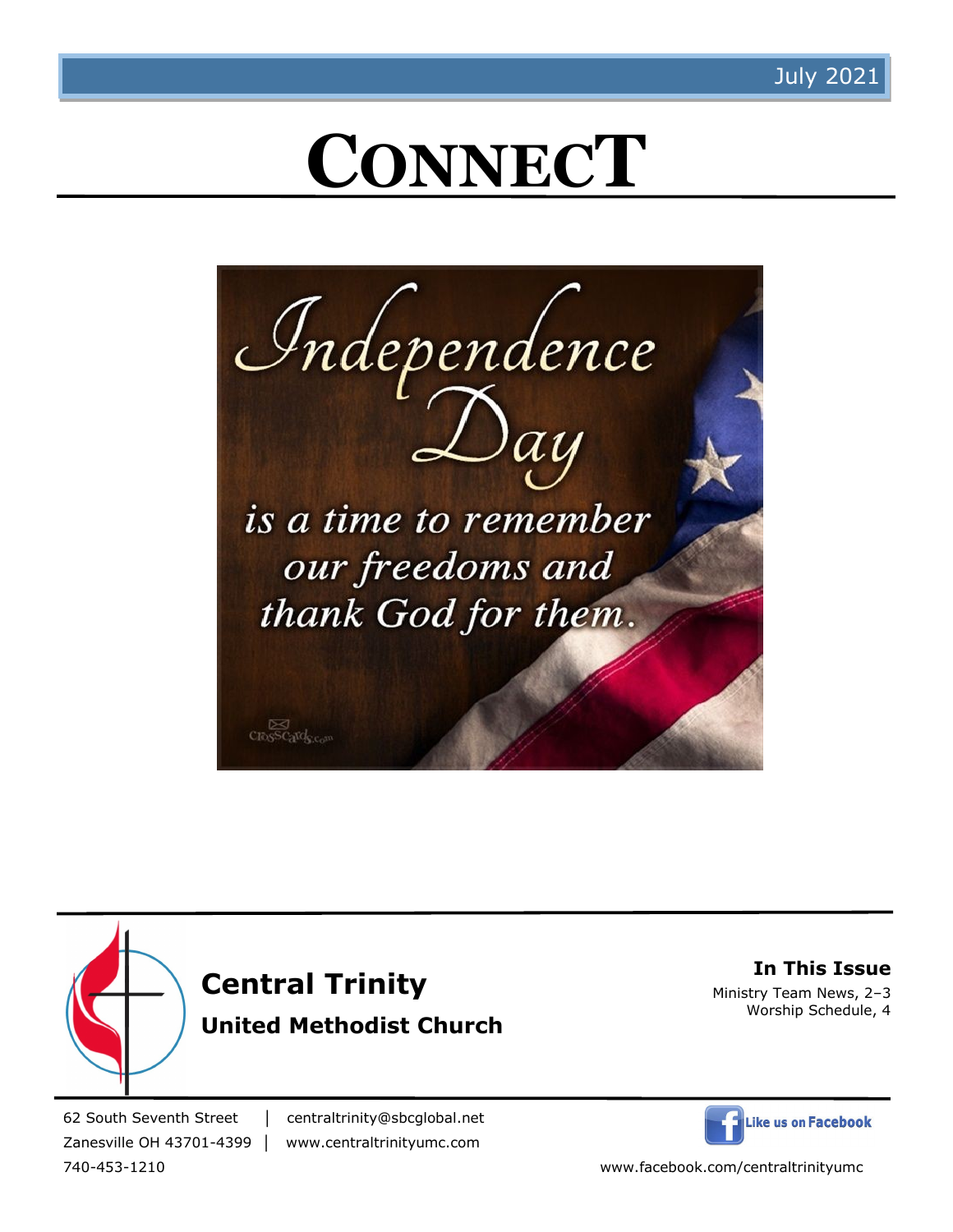# 2 **Ministry Team News** July 2021

# **Church Staff**

In Ministry with you …

**Lead Pastor** Jon Exman

**Associate Pastor** Jon Carter

**Director of Music** Jim McLaughlin

**Chancel & Children's Choir** Ann Sims

**Wesleyan & Carillon Bells** Andy Ruetz

**Nursery Attendants** Callie Carter Sue Loader

**Secretary** Bonnie Gerdau

**Treasurer** Holly Ruetz

**Financial Secretary** Rick Mohler

# **Sunday Schedule**

9:00 a.m. *Ignite* Service 9:00 a.m. Sunday School 10:30 a.m. Worship 10:30 a.m. Sunday School

Childcare provided each Sunday 8:50 to 11:30 a.m.

Handicapped parking available at North entrance of parking lot

**Office Hours** Mon. – Thu. 9 a.m. – 3 p.m. Closed Noon – 1 p.m. Fri. 9 a.m. - Noon

# **Many Thanks**

A heartfelt thank you to Janice Deal, Phyllis Bradshaw, Mary Longshore, Marcie Hunter, Nancy Moose, Mary Colopy, and Ann Sims, for helping in the office this past month. Office Staff

# **Gratitude**

When Anne Hoffer reached out with the request for Shawls of Support, Angel Wings Prayer Shawl Ministry responded. Thank you Margaret Baker, Chris Bolton, Tonia Brock, Cindy Buck, Mary Colopy, Janice Deal, Jayne Dunlap, Virgene Murphy, Barb Roberts, and Molly Smith for making more than 30 support shawls for Lifeline of Ohio. The Shawls of Support Program honors organ, eye, and tissue donors by providing their families with the gift of a handmade shawl to comfort them in their time of loss.

## **"80 Plus Club" Happy Birthday**

Bob Nichols, July 9 Connie Burns, July 10 Mack Smith, July 12 Mary Jane McDonald, July 13

Virginia Smith, July 14

Willard Wheeler, July 18

Tom England, July 22

Dorothy Corder, July 24

Maybelle Dickerson, July 31

If we missed anyone or do not have the date right, please call the church office.

Thank you just doesn't say enough for all the very generous gifts, cards & well wishes for my retirement from Central Trinity. Also, for the love, patience & kindness you have shown me. I have made many wonderful friends during the past 8 years & will forever hold you in my heart. Love, Barb Colvin

# **Average YTD attendance:**

**May worship attendance**  (through 6/20): 120

# **April 2021 Financial Report**

| <b>YTD Budget</b>   | 184,498 |
|---------------------|---------|
| <b>YTD Income</b>   | 161,853 |
| <b>YTD Expenses</b> | 166,458 |

62 South Seventh Street │ centraltrinity@sbcglobal.net Zanesville OH 43701-4399 │ www.centraltrinityumc.com



740-453-1210 www.facebook.com/centraltrinityumc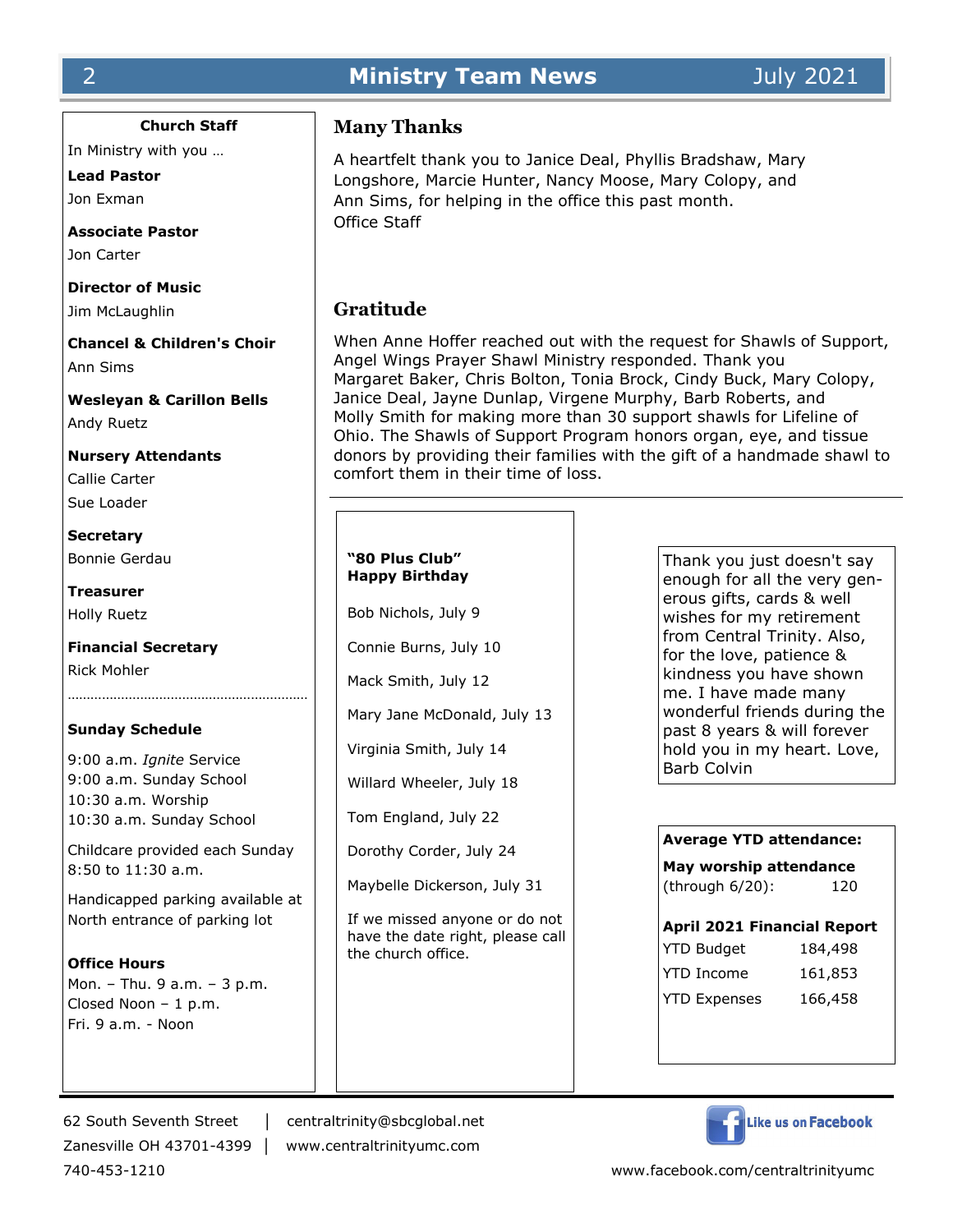# **Family Life Ministries**

Dig your 80's clothing out of your closet and get ready for our retro-themed VBS! Central Trinity's "Totally 80's" Vacation Bible School will be a mix of virtual and in-person experiences this year.

Four video-based sessions will be available for you to use with your family and friends, beginning on Sunday, July 11. The week will then wrap up with an in-person, "Fantabulous Friday" celebration at the church on Friday, July 16, from 6:30 p.m. to 8:00 p.m.

The daily video sessions are full of fun, games, laughter, and learning and are easy for anyone to lead even a middle schooler could guide younger kids through the lessons and activities. Start thinking now about who you would like to invite to your yard, garage, or living room to join the fun and meet Jesus with you and your family!

Be sure to keep the evening of Friday, July 16, open on your calendar so you can come party 80's style with us!

Attending the "Fantabulous Friday" or want to volunteer to help? Sign up on the church website or fill out the form in the Welcome Center and turn in to the church office. Ask Aimee Herrera or anyone on the Family Life Ministries team for more information.

# **United Methodist Women**

We are called by God to serve our neighbors. God does not ask us to do it all by ourselves but to do something. Together we can make a difference.

Help the United Methodist Women make a difference in the lives of schoolchildren in Zanesville by bringing school supplies from July 11 through August 15. Please place items in the box marked School Supplies in the Welcome Center.

Top needs are spiral-bound notebooks; folders with pockets/prongs of all colors; pencils and pencil boxes; and colored pencils, markers, and crayons; however, any items on school lists are appreciated and useful.

**Friday, July 16, United Methodist Women** helps with the snack for Vacation Bible School. We will have a short meeting, starting at 5:30 p.m., before helping with VBS. Contact Janice Deal (740-891-1510) if you have questions or can help.

**Angel Wings Prayer Shawl Ministry** meets Thursdays, 5 p.m., at the church. All are welcome for stitching, praying, and fellowship.

# **CT Christian Ministries Scholarship**

Dear Central Trinity Family,

Thank you very much for the gracious contribution to help further my post secondary education. Using this generous scholarship I will attend Ohio University Zanesville this fall to pursue a degree in international business with the intention of transferring to the Ohio University Business College. I feel truly blessed to have grown up as a part of the Central Trinity family.

Sincerely,

Alexander Sims